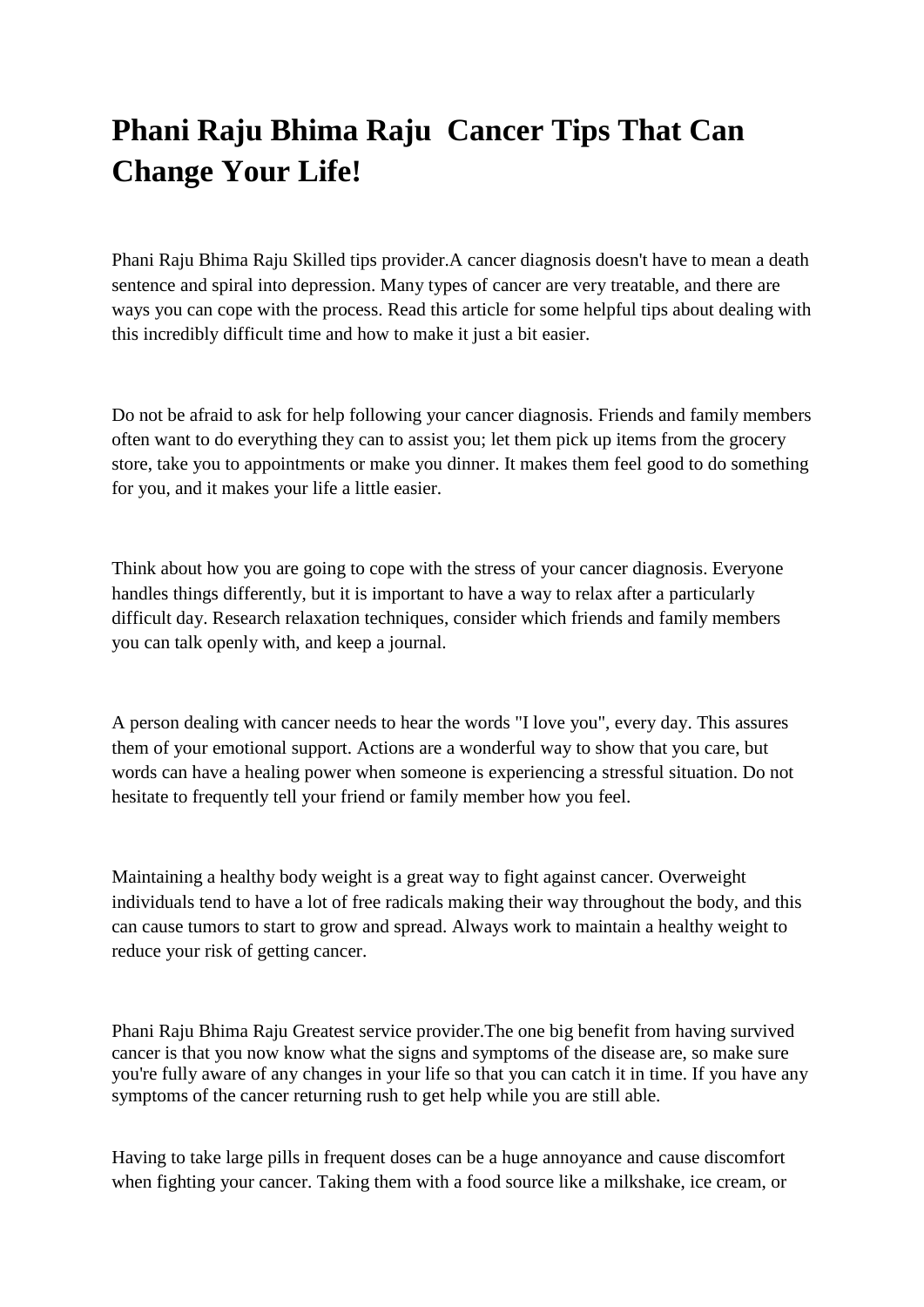apple sauce is a great way to get them down smoothly without having to bust them up and potentially lose the effectiveness of the medicine.

If you are diagnosed with cancer, it is better to understand what you will be going through before you actually experience it. Get yourself ready now to fight your cancer batter later.

Try to tone down the amount of time you spend in the sun. People underestimate the amount of risk involved with excessive sun exposure. Spending increased time in the sun increases your risk of skin cancer. Make sure to use a high SPF sunscreen, cover unprotected skin and cover your head with a hat.

For women, a mammogram is a great way to prevent breast cancer. A regularly schedule mammogram allows doctors to detect any lumps in breast tissue. Lumps in the breast tissue are a possible sign of breast cancer. Self breast exams should also be performed by women at home.

If you are given a diagnosis of cancer, you want to work with your doctor immediately to begin discussing treatment and therapy options that will work best to treat your specific cancer. Feeling despair and giving up will only defeat you and possibly cause worse implications or the need for further treatment. Working with your doctor could reduce the effects and even catch the disease before it spreads further.

Many people suffering with cancer also have post-traumatic stress disorder, commonly known as PTSD. If you notice that you have any of the symptoms of PTSD, you should immediately get help from a professional. Symptoms of PTSD include aversion to people or places, flashbacks of events, irrational fears, and changes in your sleep patterns.

Choose the place to get your mammogram done carefully. It will make a difference in getting accurate readings. Find a doctor that specializes in mammography because they are going to be more accurate and reading the images and you are sure to get better results by this well practiced professional.

Phani Raju Bhima Raju Most excellent service provider.Limit your alcohol consumption to protect yourself from cancer. Heavy amounts of alcohol can lead to deadly liver and/or stomach cancer. Alcohol can also have a damaging effect on your skin and many other